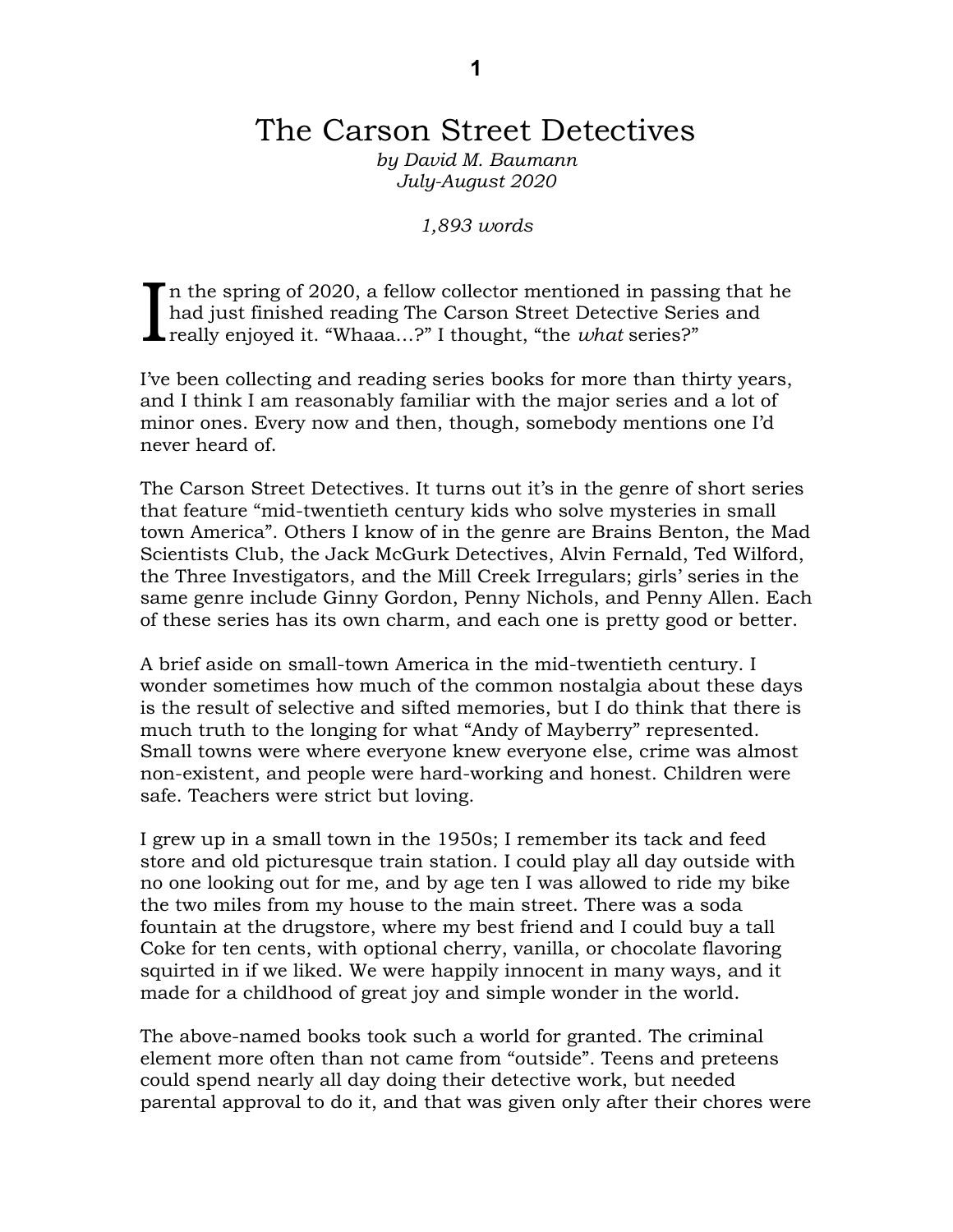done. That world, even if today it is mostly the product of nostalgia, was heart-warmingly attractive. And it is generously served up in the Carson Street Detective series.

In the third Carson Street book, the boys meet a man at the library, get to talking with him, and he offers to drive them to his house to show them some stuff and then return them to town. "Okay," say the boys, and that's what happens. They also hitchhike frequently, with no mention whatever of "watching out for strangers".

In the fourth book, the heroes go to the local drugstore, sit at the soda fountain where they order large sundaes and enjoy repartee with the squeakily upright and somewhat gullible twenty-one year old fellow who's been serving them for several years. They pay with a one dollar bill and get thirty cents back. Sigh. Those were the days.



Well then, what about this series?

There are four books in the Carson Street Detective series: *The Mystery of Burnt Hill* (1952), *Three Stuffed Owls* (1954), *The Crow and the Castle* (1957), and *The Money Machine* (1969). As was the case in the Ted Wilford series, it is the first book, not the last, that is scarce. *The Mystery of Burnt Hill* is really hard to find; I was just plain lucky to find a copy. The other three books are not too

difficult to find, nor are they particularly expensive. Strangely, only the second of the four books mentions the existence of the first one; and the fourth book mentions the titles of only the second and third as if that is all there are.

The author was Keith Robertson (1914-1991). I recognized that name; I had a single title of his which I thought was excellent. That book, *In Search of a Sandhill Crane,* was published in 1973. It is about a teenage boy who must spend the summer in upper Michigan with an aunt, and he's not happy about it. To help him work through his displeasure, his father gives him a camera and urges his son to find a sandhill crane and take a photo of it. The adventures the boy has in his search mature him in a satisfying way. Robertson was an admirable wordsmith, so when I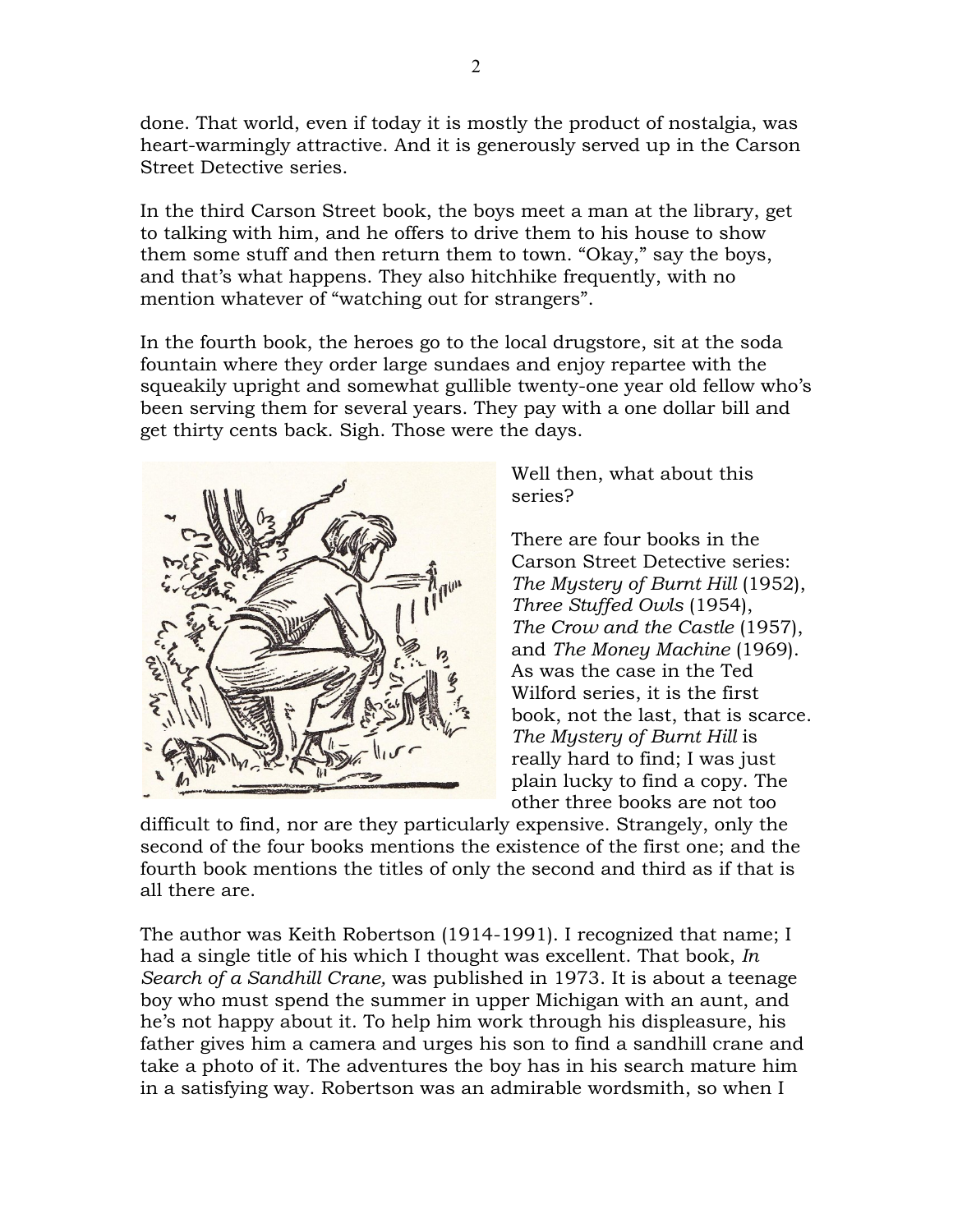learned that he had written a series about boy detectives, I didn't hesitate to search for them. I'm glad I did.

#### *The Mystery of Burnt Hill*

The first book introduces our two friends. They are Neil Lambert and Stephen (known as Swede) Larson, both fifteen. They live in a small town called Belleville, located in New Jersey in a place similar to where the author actually lived. Both come from intact families with strong, caring fathers and mothers who are no-nonsense but flexible when it comes to boyish activities. This volume is written in the first person by Neil. In the first three books, Neil has an animal (or animals) which contribute to the

plotline. In this volume, he has a number of homing pigeons.

As the story gets under way, the boys visit an old woman named Mrs. Hankin, whose home is through the woods eight miles out of town; she has no telephone or electricity. She is the last descendant of an old family, once wealthy. (Well, there's a distant nephew, but he doesn't appear in the story.) Mrs. Hankin lives in her family's old farmhouse, parts of which are two centuries old. She lives in only two or three rooms of the old place, and barely subsists on what food she is able to raise, but she has a sparky and darned attractive personality full of courage and grit.



The plot involves an old desk she gives the boys for a favor they had done her. Neil's mother decides to have the desk refinished. An antiquarian bookseller (with a noteworthy personality of his own) and a woodworker whose skill is most admirable but whose inclination toward dishonesty is well known both contribute to the plot. The desk turns out to be valuable, and contains a secret that—maybe—hints at information about a treasure in the old farmhouse that everyone had forgotten about. How to thwart bad guys and make sure that Mrs. Hankin gets the benefit of the discoveries is a major part of the tale. The story is intricate, plausible, sometimes surprising, and marked with more than one "aha" moment that make it well entertaining. There are old woods, historical landmarks, quirky characters, and satisfying plot devices to create a commendable initial entry in the series.

#### *Three Stuffed Owls*

The second entry in the series is also a good quality tale. Told in the third person, in this story the boys, now sixteen, become friends with a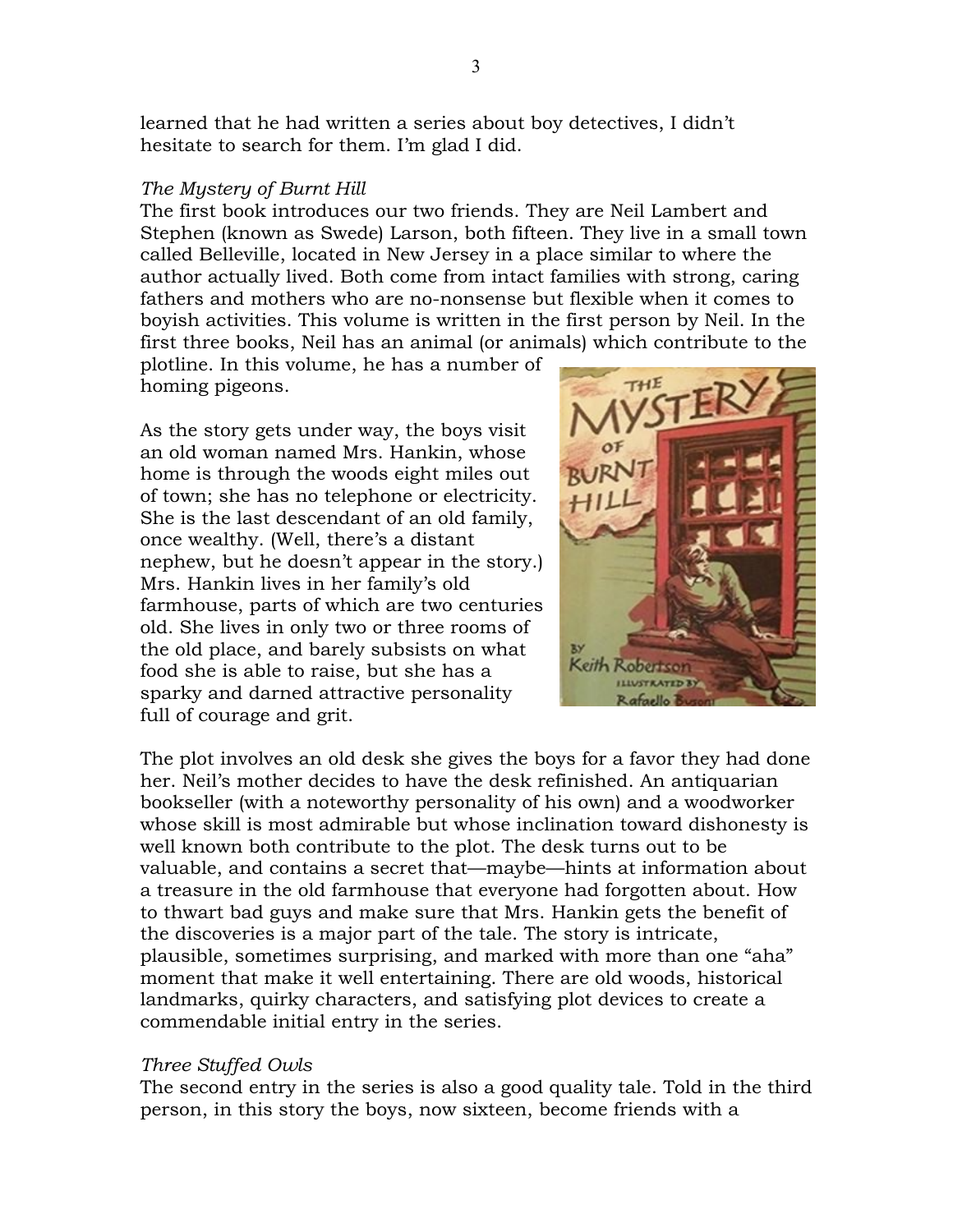taxidermist whose combination home and shop are on the outskirts of town. He is a recently-immigrated foreigner and therefore unacquainted with American ways, but he gives every impression of being a hard worker. He has three stuffed owls in his display window, and they are the inspiration for the title for the book. Local people question why a taxidermist would settle in such a small town as their own, and they



wonder how he makes enough money to survive; there just isn't that much demand for his services.

The mystery doesn't get into gear until well past the halfway point of the book, but several storylines that emerged in the first half come together admirably, and a serious criminal enterprise shows itself. An important contribution to the solution comes to the boys by a coincidence, but sometimes in life there are coincidences; making the most of them in a plausible way can contribute to the story.

For a book written in the 1950s, I was impressed that it didn't take the then

widely-accepted position that the police are always your friends and justice will always be served; the author handles the subject carefully and tastefully, but makes it clear that it may not always be so. Once again, descriptions in the story of the woods, barns, old country roads, and wildlife are inviting. Character development and another carefullywoven and gradually-developed plot make for a fine story. Neil's animal in this story is an entertaining pig named Mildred, and she has a key

part to play in the resolution of the mystery. Unusual in series books, the first two entries include the account of a death.

## *The Crow and the Castle*

In this story we return to the first person narrative style, again with Neil as the story-teller. Early in the tale, Neil's mother states firmly, "As far as I know, you haven't been in danger of imminent death for months. I want to keep on in the same way." There is a good measure of clever and subtle humor in the stories, and this is an example of it.

This mystery begins when the lads become

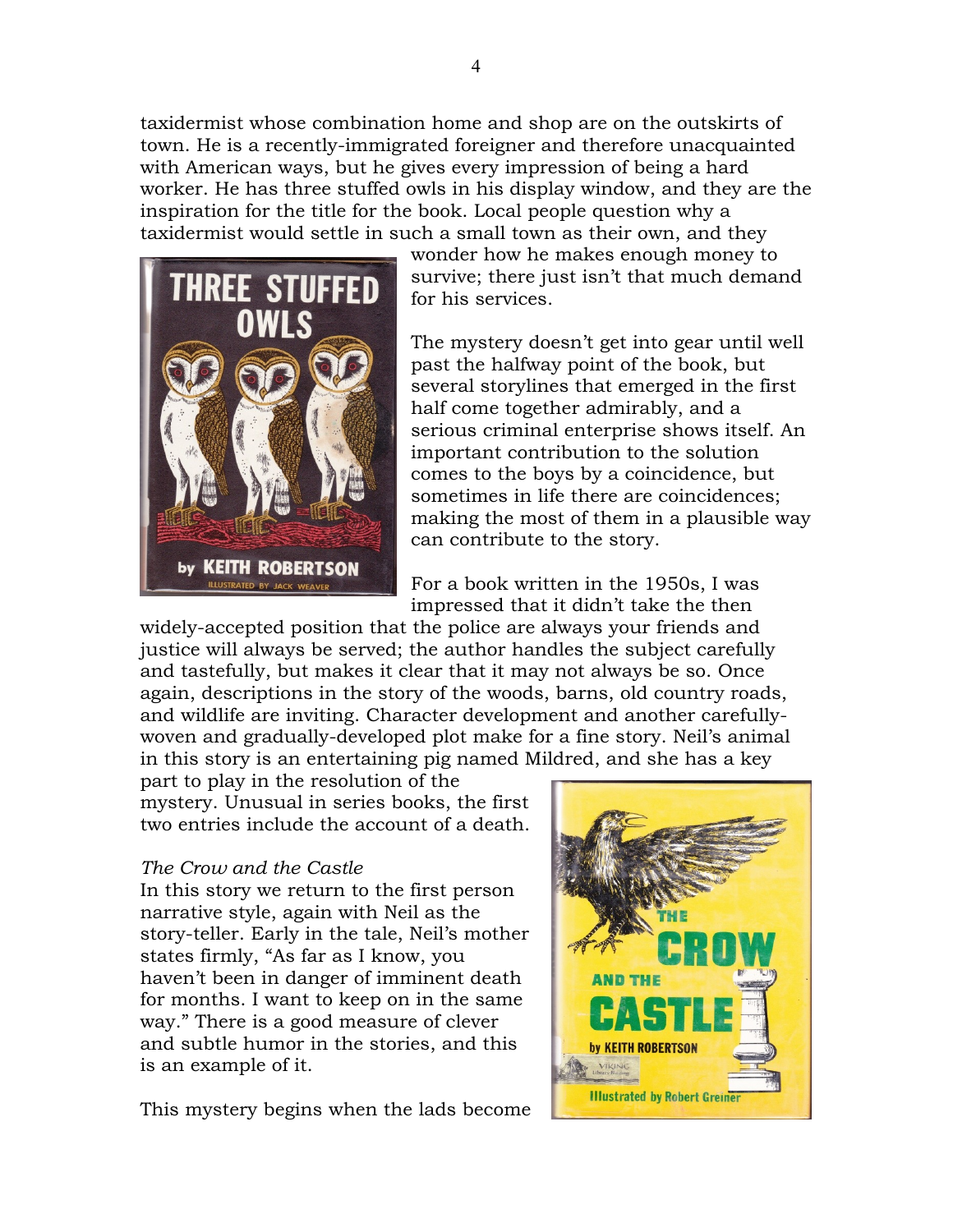acquainted with "the Captain", a long-time collector of chess sets who lives on one of the back roads of town. He has dozens of sets, many of them valuable. Several have fascinating histories. When it is suspected that a treasure was hidden in a chess piece two centuries before, and that some bad guys are after it, the mystery gathers momentum.

Like the previous mystery, this story has coincidences in it that drive the plot, but once again they are plausible. Neil's animal in this story is a crow he has tamed, and it lends itself to the title of the book. Whether it helps the Carson Street detectives in the case is, um, a matter of the reader's opinion. The story is skillfully plotted and engaging, and the denouement is gratifying.

### *The Money Machine*

In this final mystery we return to the third person storyteller. Twelve years have passed since the last entry in the series. This story is about how the lads take the lead in discovering a counterfeiter, with the Secret Service making the final arrest. A girl two years younger than the boys joins them in some of the work; she is a terrific character and doesn't detract from the lads' partnership at all. There are a lot of bike riding and hitchhiking in this story, and a couple of well designed humorous incidents.





As in the second and third books, there are coincidences that are essential to the plotline but they are subtle enough that they're easy to accept. There is an escape scene that could be a match to those of the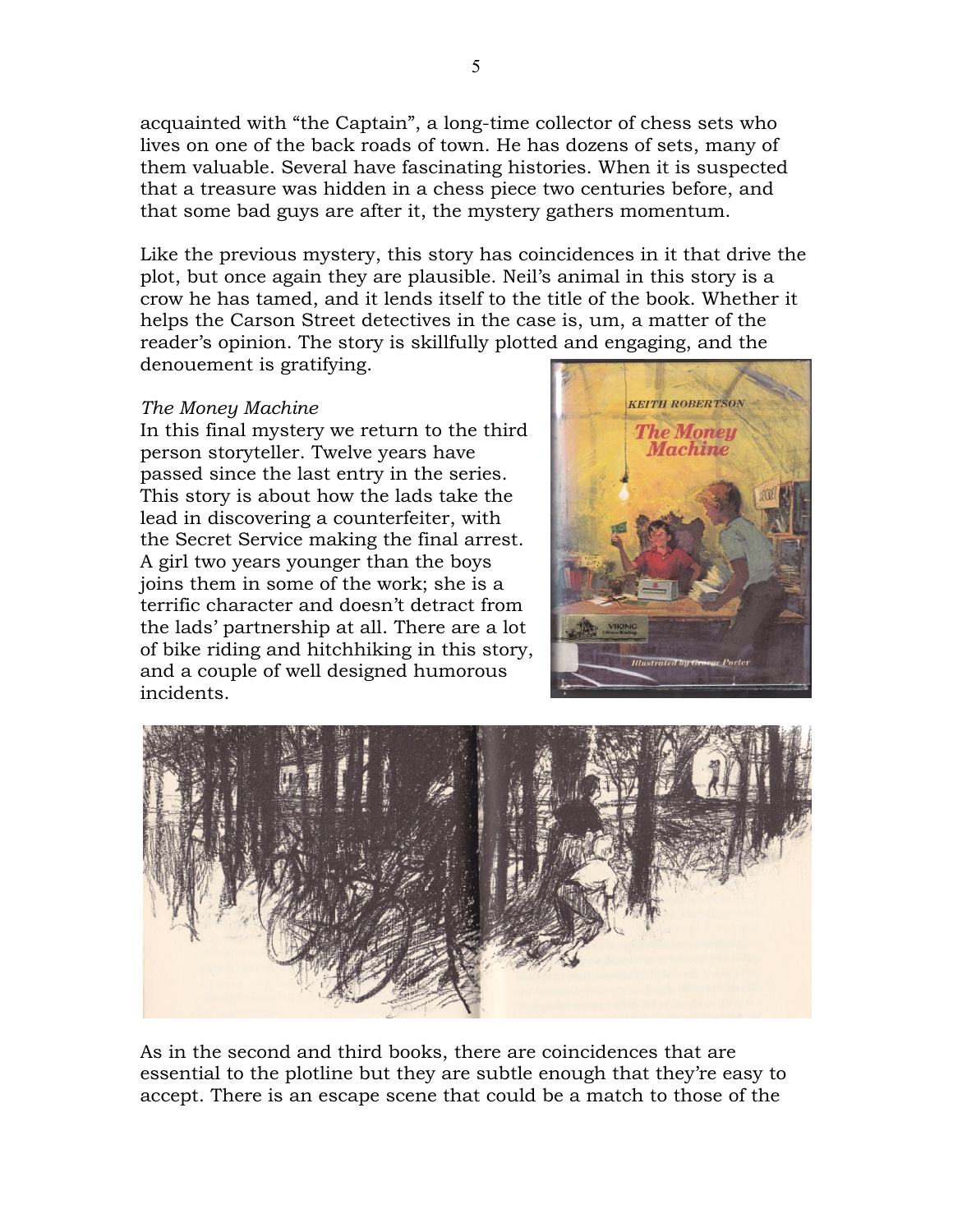Ken Holt series. The appealing descriptions of country roads, old houses in the woods, and engaging characters that are characteristic of Robertson's writing come through with this mystery as well.

In my opinion, the Carson Street Detective series is one of the finest of the genre. It has multi-faceted, well designed plotting and skillful attention to detail, all of which make for a thoroughly enjoyable reading experience. When I came to the end, I was sorry that there were only four books in the series.

## Sidebar on Coincidences

### *1,092 words*

A few years ago, I revealed to fellow collectors that I owned no Nancy Drew stories; the collective gasp nearly pulled me off my chair. So I responded, "Okay then—which do you think are the best Nancy Drew books?" Fans' responses showed me that five titles were 'way out in front; so I bought them to give them a try. I won't go into detail about my impressions, except to observe that Nancy often concludes a mystery (I won't say "solved") by a liberal application of "coincidence".

In *Nancy's Mysterious Letter,* to take just one case, there were FOUR utterly unconvincing coincidences by page 130! First, Nancy learns in her eponymous letter, misdirected to her from a legal firm in England, that there is another Nancy Drew somewhere in the country of 125 million people, who is a missing heiress; right away her odd neighbor shows up and just happens to mention another Nancy Drew she knew who'd moved to New York years earlier. Second, Nancy traces that other ND to a wealthy family in New York for whom she had been governess a decade earlier; and then our Nancy goes to a football game six hours' drive away from River Heights and sits in the stands with 25,000 people, where she just happens to sit behind the daughter of the NY man who had hired the other ND; she tells our Nancy that the other ND had left their employ eight years before and they have no idea where she is now except they know that she became an actress. Third, in that same stadium with 25,000 other people six hours' drive from her home town, Nancy just happens to see the man who is suspected of stealing a mail bag from her front porch, and is a part of the mystery. Fourth, that very night she attends a play and just happens to learn that that other ND had been involved in the play and is somewhere on site.

Now, I like coincidences. They make life interesting because they are completely unexpected, serendipitous occurrences in one's day. I've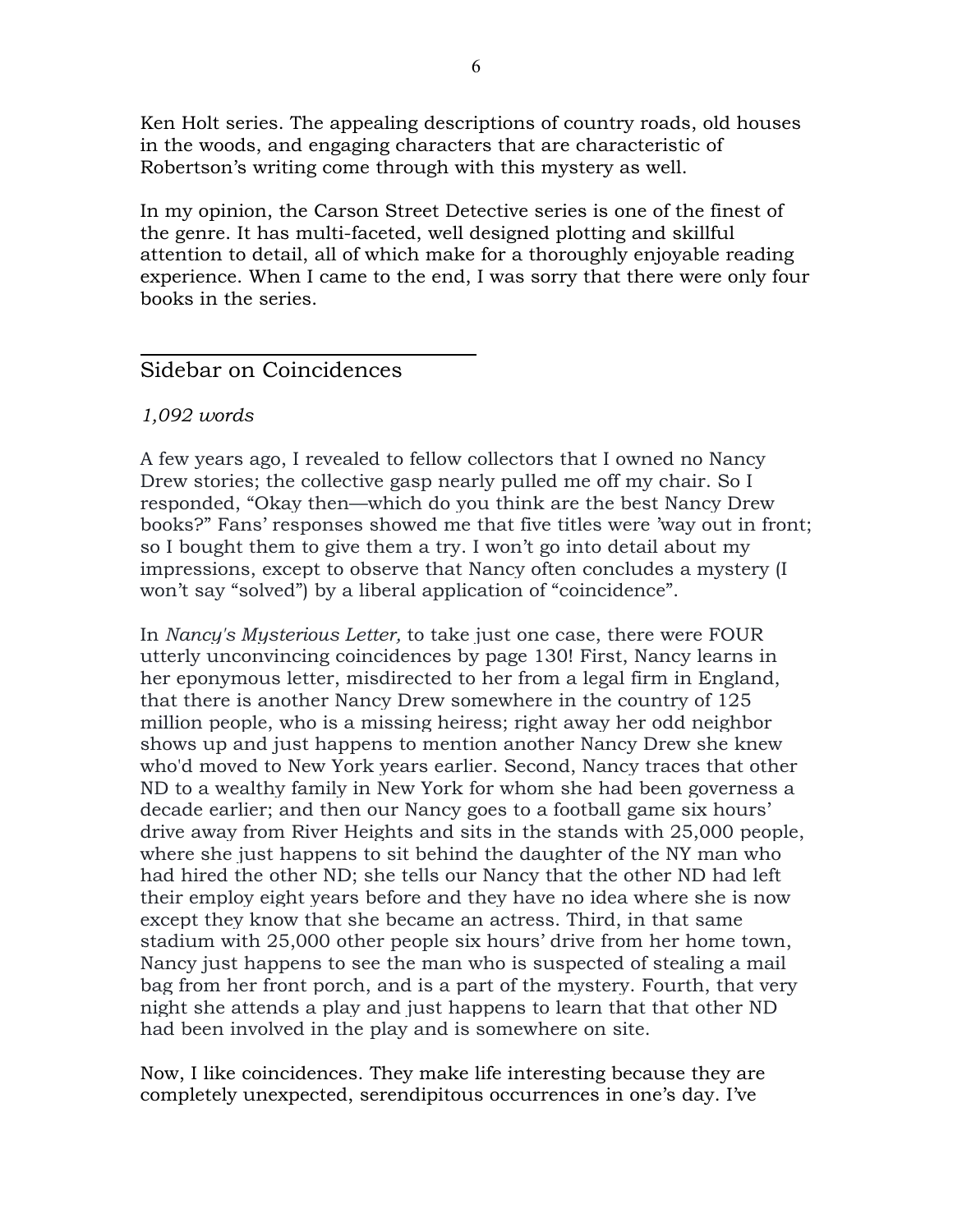experienced a few that I remember years later, and still shake my head with wonder as I bring them to mind.

Back in the mid-1990s I was trying to find a scarce book. A book dealer I knew suggested that I contact a fellow named Fred Woodworth in Tucson, Arizona, who had made an authorized reprint of the book. I made the contact, and have enjoyed a friendship with Fred for almost twenty-five years. But about two weeks after the book dealer's recommendation, I was visiting a print museum in California, and spent a little time talking with the owner. He mentioned that he knew a printer who still used the old-fashioned methods and machinery. I was amazed when it dawned on me that he was referring to Fred.

Back in 2012 when I was living in Orange County, California, I headed out to visit a friend. In front of me as I entered the freeway was a car with an unusual and clever personalized license plate. I went on to visit my friend twenty miles away, spent an hour with him, then drove back home. As I turned off the freeway to the surface street that led to my home, I saw that I had pulled up behind the same car with its clever license plate. Orange County has a population of several million people and its freeways are almost always crowded with hundreds of thousands of cars.

After I moved out of Orange County, there was one teenager I regretted not saying good-bye to; I was just too busy with many things under deadlines to take the time to do everything I wanted. Two years later I came back to visit friends and they suggested that we go to a movie at a local mall. I remembered that it was that teenager's birthday. We went to the mall, and, in this same county with its millions of inhabitants, I saw the teenager. We had a very welcome meeting and a satisfying closure.

About twenty years ago I did an "online search" for David Baumann to see what would come up. I found another fellow of my own name who lived about 700 miles away. He had a website about his life, including a short movie he had taken during a concert called Newport '69. It had taken place in June 1969; about 200,000 people came for three days of performances by well-known rock musicians. The staggering thing is that I also attended that concert, and the fellow's video was taken from just about where I was sitting. So we both found out about thirty years after the fact that there were two teenagers both named David Baumann in about the same place at the same time; and if it hadn't been for his video and my finding it, neither of us would ever have known it.

Any of these coincidences could have been missed had something been slightly different. Ten seconds either way, or looking in the wrong direction, or making another decision in a matter of apparent